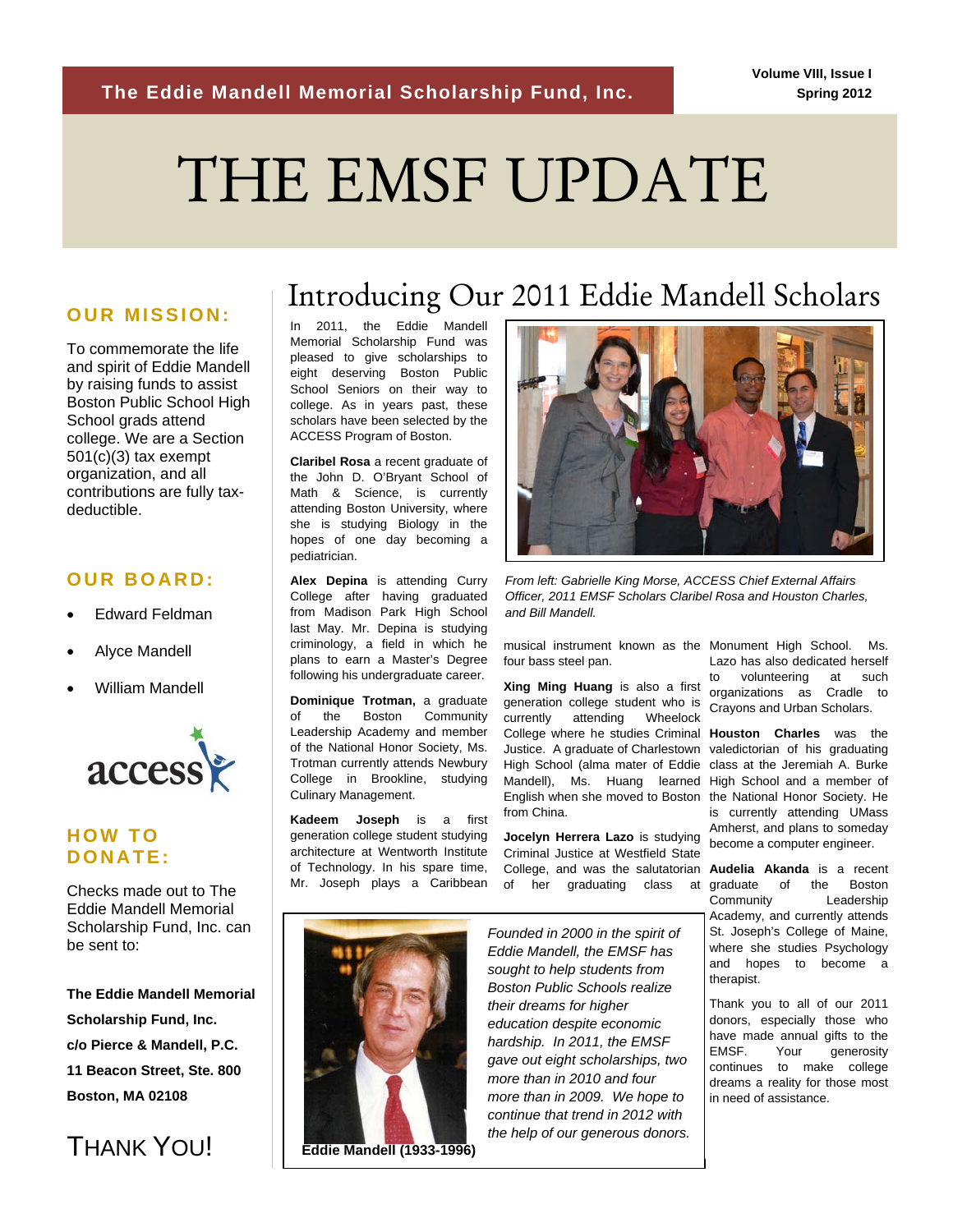### An Interview with Lilian Ruiz, 2010 Eddie Mandell Scholar

We recently had the great pleasure of speaking with 2010 Eddie Mandell Scholar Lilian Ruiz, a Roslindale resident and 2010 graduate of the Boston Community Leadership Academy in Brighton. Lilian currently attends Babson College, where she has just completed her freshman year.

#### **How was your first year at Babson?**

It was nice. It was tough at first. Babson is a very competitive environment and that took me by surprise. It's a small school, there's only 2,000 kids, and there's a real spirit of entrepreneurship. Everyone wants everyone else to do well, but they all want to do better themselves.

#### **Have you picked a major yet?**

Well everyone at Babson majors in business, but around your junior or senior year you pick a concentration. I am thinking of going into international business, or maybe even business law someday.

#### **What made you pick Babson?**

First of all, they gave me the best financial aid package. Also I get a real drive for business from my family. They have always believed in business and entrepreneurship, and when I saw the business courses at Babson and they really appealed to me.

#### **Is your family proud?**

Oh yeah. I am the first in my family to go to college, and since I am the oldest granddaughter everyone is excited for me and also everyone is watching me.

#### **Are you involved with any extra-curriculars?**

At first, I wanted to just focus on school because of the tough work load, but eventually I got involved with the Babson Players on the tech crew. Also, I am involved with the Babson Christian Fellowship. I am the VP of finance, and I am in charge of putting on campus events.

#### **What was your experience with the ACCESS program before college?**

I got involved with ACCESS my senior year when my guidance counselor pointed me in their direction. I started meeting with my ACCESS advisor, Sabina, about once a week, to work out how I was going to pay for college.



*Left to right: Lilian Ruiz and ACCESS Advisor Elsa Martinez* 

#### **How has the Eddie Mandell Memorial Scholarship made a difference for you?**

It has really helped me to focus on studying. My parents help me pay for tuition, but I have to handle buying books and other expenses. The Eddie Mandell Memorial Scholarship has been a big help with that They give it to you in pieces, so it's there when I need it and helps me to focus on school instead of tuition.

#### **We heard you and the President of Babson spoke together at ACCESS' annual gala. How was that?**

It was great. I hadn't met him before then. I was pleasantly surprised with all of the support and encouragement I got from Babson and ACCESS to do the speech.

#### **How did you wind up being asked to do that?**

I went to one of the ACCESS events and somebody mentioned that the President of Babson was giving the address. So they suggested that I speak at the event too.

**Lilian gave a moving personal account and beautiful and articulate speech that inspired all who attended the ACCESS Gala to raise more funds for aspiring college students from Boston's public high schools.**

### MORE GOLF AND MORE SCHOLARSHIPS IN 2011

*"The worst day on the golf course is better than the best day at work."* Pierce & Mandell, P.C. is proud to support EMSF and the ACCESS Program through its annual golf outing. "Not only is the golf outing a great day out of the office with our friends, clients and entire staff, but it is a great way to spread the word about the important work being done by ACCESS and EMSF," says Pierce & Mandell partner Bob Pierce. "So when playing your free round of golf, don't forget what it is all about."



**Pierce & Mandell has annually donated \$100 for each of its guests who score a 90 (gross, not net) or better on the day. So even if you think your team is out of competition, your shots still count for raising college scholarship funds for graduating Boston Public High School Seniors.** 

#### **DID YOU KNOW:**

*A recent report by the Gates Foundation found that only one in three students entering high school in the U.S. will obtain a college degree. That figure drops to one in seven in low-income youths.*